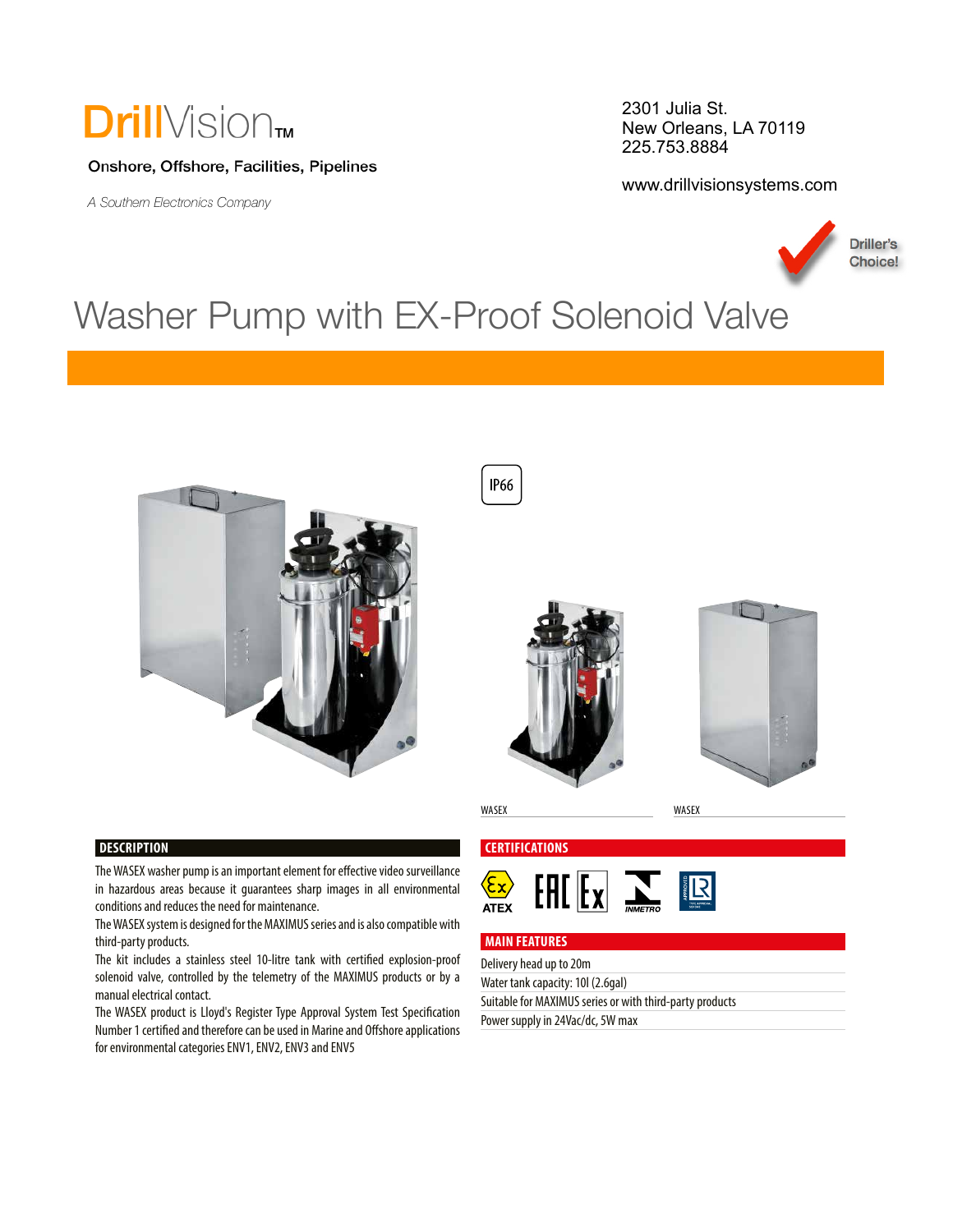### **Specifications**

| <b>TECHNICAL DATA</b>                                                               | <b>PART N</b>    |
|-------------------------------------------------------------------------------------|------------------|
|                                                                                     | WASEX21          |
| <b>GENERAL</b>                                                                      |                  |
| Enclosure made of stainless steel AISI 316L                                         | WASEX21          |
| Water delivery pipe supplied                                                        |                  |
| <b>MECHANICAL</b>                                                                   |                  |
| Pressure: 4bar max                                                                  | WASEX21          |
| Delivery head: 20m (66ft)                                                           |                  |
| Pipe material: Antistatic plastic                                                   |                  |
| Water tank capacity: 10l (2.6gal)                                                   | <b>ACCESS</b>    |
| 1 1/2" NPT hole for cable entry                                                     | OCTEX1/2         |
| Dimensions (WxHxL): 429x697x255mm (16.9x27.4x10in)                                  | OCTEXS1          |
| Unit weight: 18kg (40lb)                                                            |                  |
| <b>ELECTRICAL</b>                                                                   | OCTEXB1          |
| Power supply: 24Vac or 24Vdc, 50/60Hz                                               |                  |
| Consumption: 5W                                                                     | OCTEXA1          |
| <b>ENVIRONMENT</b>                                                                  | For furthe       |
| For installation indoors and outdoors                                               | <b>SPARE</b>     |
| Operating temperature of solenoid valve: From -40°C (-40°F) up to +60°C (140°F)     | OWEXELE          |
| Operating temperature of device: depending on the solidification temperature of the | OWEXELE          |
| liquid                                                                              | OWEXELE          |
| <b>CERTIFICATIONS</b>                                                               | <b>OWEXTAI</b>   |
| Lloyd's Register Marine Type Approval                                               | <b>OWEXTUI</b>   |
| · Test Specification Number 1:2015 (ENV1, ENV2, ENV3, ENV5)                         |                  |
| EAC EX:                                                                             | <b>BRACK</b>     |
| • 1 Ex d IIC T4 Gb X, IP66 -40°C/+60°C                                              | NXCOL            |
| • Ex tb IIIC T130°C Db X, IP66 -40°C/+60°C                                          | NXCW             |
| Solenoid valve:                                                                     | <b>PACKA</b>     |
| ATEX (EN 60079-0: 2012+A11: 2013, EN 60079-1: 2014, EN 60079-31: 2014)              | <b>Model Nun</b> |
| $\langle \epsilon_{x} \rangle$ 2 II GD Ex d IIC T6 or T5 or T4 Gb                   | WASEX2T4         |
| Ex tb IIIC T80°C or 95°C or T130°C Db IP66                                          |                  |
| Tamb -40°C to $+35$ °C or $+50$ °C or $+60$ °C                                      |                  |
| <b>INMFTRO</b>                                                                      |                  |
| Ex d IIC T4 Gb IP66                                                                 |                  |
| Ex tb IIIC T135°C Db IP66                                                           |                  |
| Tamb -40/+60°C (-40°F / +140°F)                                                     |                  |
| $FAC$ $FX$                                                                          |                  |
| 1 Ex d IIC T4 Gb X                                                                  |                  |
| Ex tb IIIC T130°C Db X, IP66 -40°C/+60°C                                            |                  |

| <b>Model Number</b>          | Weight                                                                                                                                             | <b>Dimensions (WxHxL)</b>                                                                                                      | <b>Master carton</b> |  |  |  |
|------------------------------|----------------------------------------------------------------------------------------------------------------------------------------------------|--------------------------------------------------------------------------------------------------------------------------------|----------------------|--|--|--|
| <b>PACKAGE</b>               |                                                                                                                                                    |                                                                                                                                |                      |  |  |  |
| <b>NXCW</b>                  |                                                                                                                                                    | AISI 316L stainless steel corner adapter module                                                                                |                      |  |  |  |
| NXCOL                        |                                                                                                                                                    | AISI 316L stainless steel pole adapter module                                                                                  |                      |  |  |  |
| <b>BRACKETS AND ADAPTORS</b> |                                                                                                                                                    |                                                                                                                                |                      |  |  |  |
| <b>OWFXTUR</b>               |                                                                                                                                                    | Water pipe, 20m (66ft)                                                                                                         |                      |  |  |  |
| <b>OWFXTANK</b>              |                                                                                                                                                    | Pump in stainless steel, 10l (2.6qal)                                                                                          |                      |  |  |  |
| OWEXEL E24INM                |                                                                                                                                                    | Solenoid valve 24Vac/dc, INMETRO certified                                                                                     |                      |  |  |  |
| OWEXELE24GOR                 |                                                                                                                                                    | Solenoid valve 24Vac/dc, EAC Ex certified                                                                                      |                      |  |  |  |
| OWFXFI F24                   |                                                                                                                                                    | Solenoid valve 24Vac/dc, ATEX certified                                                                                        |                      |  |  |  |
| <b>SPARE PARTS</b>           |                                                                                                                                                    |                                                                                                                                |                      |  |  |  |
|                              |                                                                                                                                                    | For further details about cable glands part numbers, please refer to the relevant table.                                       |                      |  |  |  |
|                              | Cable gland in nickel-plated brass EX 1/2" NPT armoured cable<br><b>IFCFX-ATFX-FACFx</b>                                                           |                                                                                                                                |                      |  |  |  |
| OCTEXA1/2C                   | cable IFCFX-ATFX-FAC Fx                                                                                                                            |                                                                                                                                |                      |  |  |  |
| OCTFXB1/2C                   |                                                                                                                                                    | Barrier cable gland in nickel-plated brass EX 1/2" NPT, unarmoured                                                             |                      |  |  |  |
| OCTFXS1/2C                   | Cable gland in nickel-plated brass EX 1/2" NPT, unarmoured cable<br>IFCFX-ATFX-FAC Fx                                                              |                                                                                                                                |                      |  |  |  |
| OCTEX1/2C                    | Cable gland in nickel-plated brass EX 1/2" NPT, unarmoured cable<br><b>IFCFX-ATFX-FACFx</b>                                                        |                                                                                                                                |                      |  |  |  |
| <b>ACCESSORIES</b>           |                                                                                                                                                    |                                                                                                                                |                      |  |  |  |
|                              | max, IN 24Vac/Vdc                                                                                                                                  |                                                                                                                                |                      |  |  |  |
| WASEX2T4IN                   |                                                                                                                                                    | Tank 10 (2.6gal) with integrated manual pump controlled by<br>INMETRO certified solenoid valve, delivery head up to 20m (66ft) |                      |  |  |  |
| WASFX2T4GOR                  | Tank 10 (2.6gal) with integrated manual pump controlled by EAC<br>EX certified solenoid valve, delivery head up to 20m (66ft) max, IN<br>24Vac/Vdc |                                                                                                                                |                      |  |  |  |
| WASFX2T4AT                   | Tank 10I (2.6gal) with integrated manual pump controlled by ATEX<br>certified solenoid valve, delivery head up to 20m (66ft) max, IN<br>24Vac/Vdc  |                                                                                                                                |                      |  |  |  |
|                              |                                                                                                                                                    |                                                                                                                                |                      |  |  |  |

| 1/2" NPT CABLE GLAND SELECTION GUIDE    |                          |                                                                       |                  |                              |                                        |                                    |  |  |
|-----------------------------------------|--------------------------|-----------------------------------------------------------------------|------------------|------------------------------|----------------------------------------|------------------------------------|--|--|
| Cable gland type                        | <b>Certification</b>     | Operating temperature                                                 | Cable            | Cable glands<br>product code | Diameter of the<br>external cable (mm) | Under armor cable<br>diameter (mm) |  |  |
| <b>Barrier</b>                          | <b>IECEX/ATEX/EAC Ex</b> | $-60^{\circ}$ C / $+80^{\circ}$ C<br>$(-76^{\circ}F/ + 176^{\circ}F)$ | Unarmoured cable | OCTEXB1/2C                   | $3 - 8 (0.12 - 0.3)$ in)               | -                                  |  |  |
| With gasket<br><b>IECEX/ATEX/EAC Ex</b> |                          | $-60^{\circ}$ C / $+100^{\circ}$ C<br>$(-76°F/ +212°F)$               | Unarmoured cable | OCTEX1/2C                    | $3.2 - 8(0.13 - 0.3)$ in)              | -                                  |  |  |
|                                         |                          |                                                                       | Unarmoured cable | OCTEXS1/2C                   | $6.5 - 11.9$ (0.26 - 0.47in)           | $\qquad \qquad =$                  |  |  |
|                                         |                          |                                                                       | Armoured cable   | OCTEXA1/2C                   | $12.5 - 20.5 (0.49 - 0.8)$             | $10 - 14.3 (0.4 - 0.56)$           |  |  |

# **Drill**Vision<sub>m</sub>

Onshore, Offshore, Facilities, Pipelines